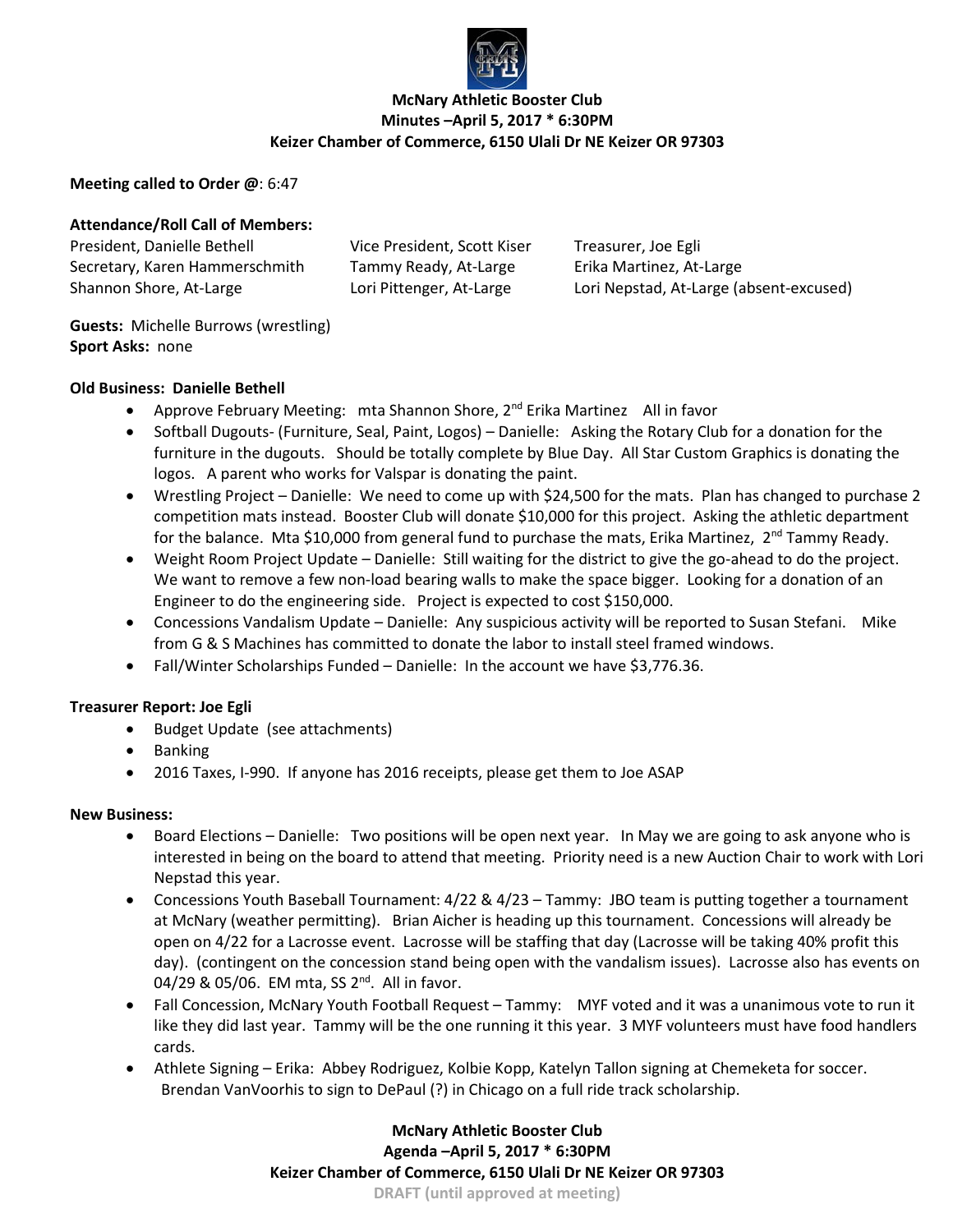

# **McNary Athletic Booster Club Minutes –April 5, 2017 \* 6:30PM Keizer Chamber of Commerce, 6150 Ulali Dr NE Keizer OR 97303**

- Banner Sales Danielle: Shannon Shore and Erika Martinez will head up banner sales
- 2017 Blue Day (August  $26^{th}$ ) Danielle: Changed from 08/19/2017 so we can be available to go to McKay's ribbon cutting for their new turf field.
- Booster Package (Season Pass, Apparel, etc.) Danielle: Scott and Danielle met and came up with the idea to sell a "booster package" that would include a season pass, a special shirt, and a lanyard. This would be a way to keep ticket sale profits at McNary. Have 2 different packages: 1 "season" pass, 1 "year" pass. Possibly have a gift card for concessions (\$10 for the season package, \$30 for the year package). Sell only a limited number. Have to wait to set the price until we hear from GVC what the price of the pass will be.
- Spring Scholarships Danielle: Deb will get all the athletes names to us soon so we will know going into the auction what funds we have.

### **Committee Reports:**

- Auction Committee Update: Lori N. Theme is "McNary Power". (Lori is unable to attend, here is her add)
	- \* AD Dept buying dinner tickets for coaches--- need to put the request in now for the money
	- \* AD Dept. giving us a one year pass for the auction

\* Coaches getting involved in the auction buy donating camps, Money (basketball coaches), team spirit wear to go along with camps, an experience like Auvinen does. Need to put the request in now by the basketball team for the money to buy a basket.

\* All coaches signing up to participate and having parents help with baskets. Tennis is needed.

\*\*\*\*Need help from coaches with athletes that have gotten scholarships or asked to attend college to play sports-secretary may not know about the kids that did not have a signing day.

- \* Need a sports team to hand out advertisement for the auction during the Iris parade.
- \* I would like the AD to talk at the auction, to introduce himself to the group. Nothing long.

\* Again we would like the help of the football, and another team in the afternoon to help the day of the auction.

### Auction Update

Registration will be open next week, Jason and I are still fine tuning the web page.

Tammy will be taking around signs and those should be ready by Wednesday 4/5.

Banners will be up at school and V2 by this weekend. Will work on the bank the following week.

Save the dates were sent out last week to last year participates, auction members and booster did not receive them.

Benjamin will print extra for advertisements and large print too.

Need to ask some people to help with auction next year, lots of people are leaving after this year. Would be nice if they get involved this year.

Please remind Erika(Lacrosse) Shannon(soccer) to have their baskets ready by May 1st. Karen's (baseball) basket might be oral.

- Concession: Shannon: Look into getting pre-paid gift cards through Square. Used so much popcorn last year that Les Schwab is saying if we use more than 60 boxes we'll have to purchase them.
- General Apparel: Lori P.: Made \$744 last night at Freshman Orientation. Simplify our inventory and don't have quite so many different options: Men's 1 short 1 long, Women's 1 short 1 long, 1 hoodie, hats, stickers, and lanyards. Keep the stadium chairs.

**McNary Athletic Booster Club Agenda –April 5, 2017 \* 6:30PM Keizer Chamber of Commerce, 6150 Ulali Dr NE Keizer OR 97303 DRAFT (until approved at meeting)**